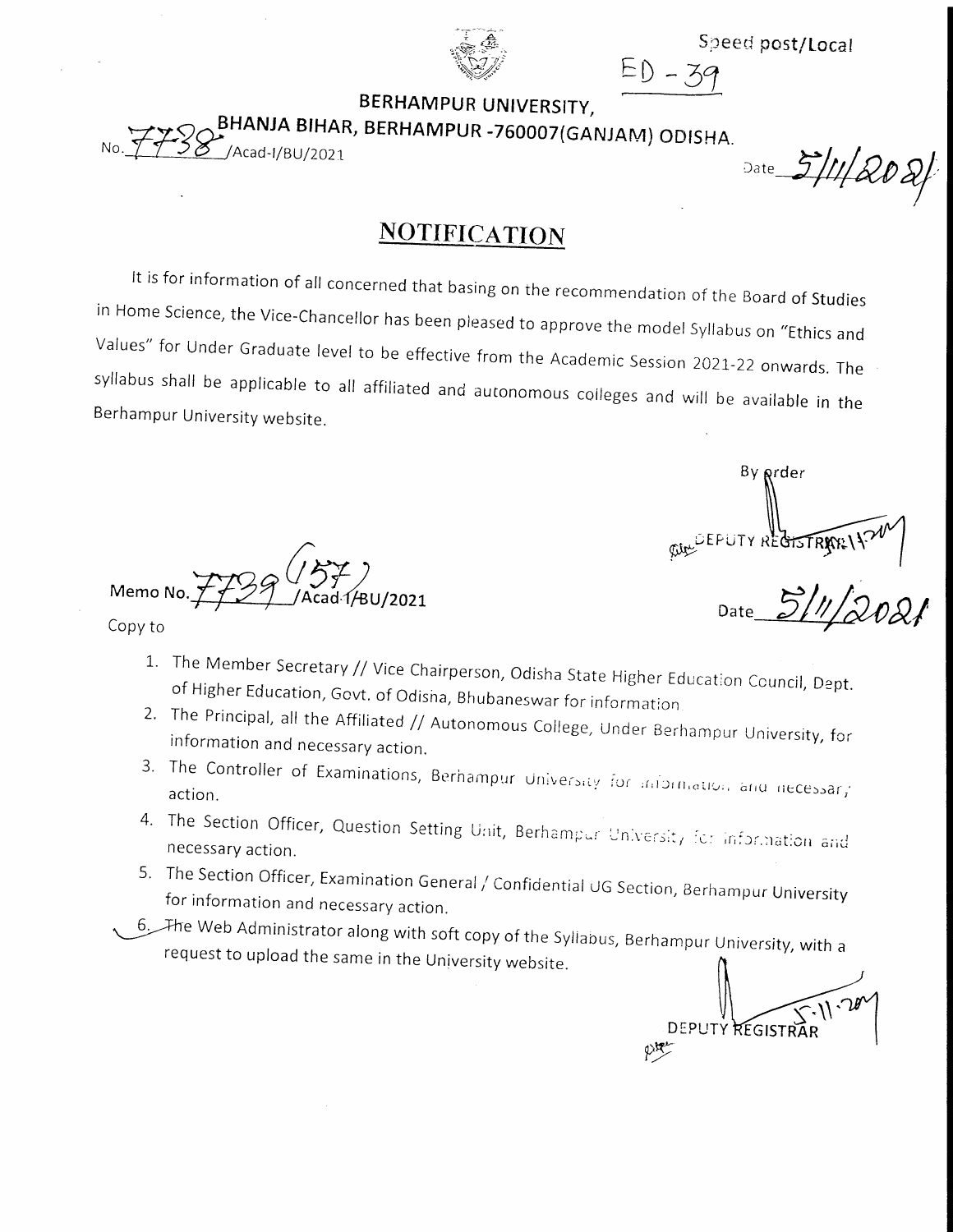# Ethics and Values

SUGGESTED CURRICULUM FOR THE PROPOSED COURSE

**Example of Six modules of 1 credit each: 15 lectures per credit)** 

ODISHA STATE HIGHER EDUCATION COUNCIL A-11, 2<sup>nd</sup> Floor, PUSTAK BHAVAN SUKA BIHAR, BHOI NAGAR-751022 BHUBANESWAR, ODISHA

 $AP = \frac{1}{5.11.2021}$ 

EX 11/21

 $\frac{1}{2}$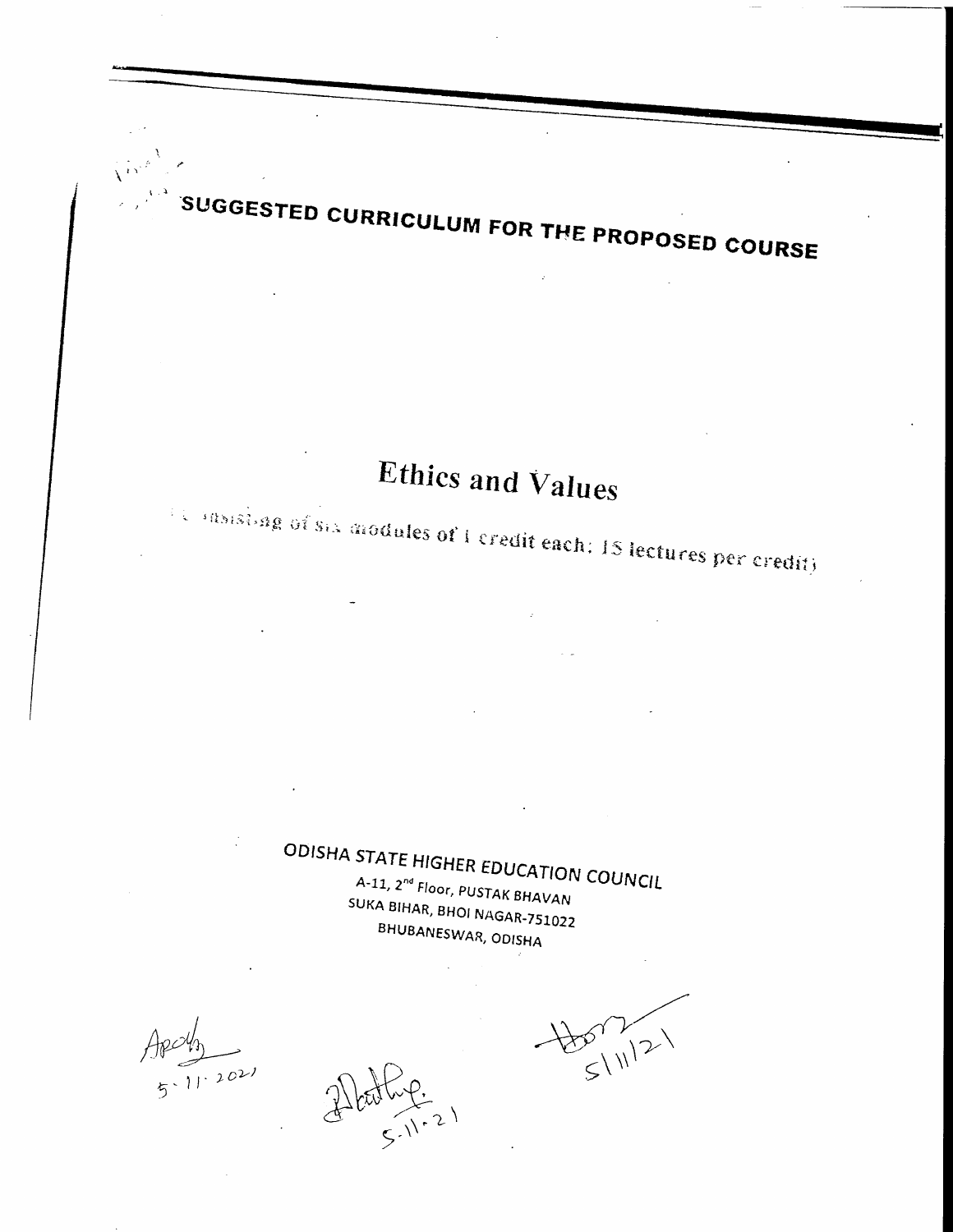# OBJECTIVES/LEARNING GOALS OF THE COURSE

'H'S

,J  $: \cdot$ I

G

 $48/$ 

- $\bullet$ Development of a good human being and a responsible citizen.
- $\bullet$ Developing a sense of right and wrong leading to ethically correct behavior.
- Inculcating a positive attitude and a healthy work culture.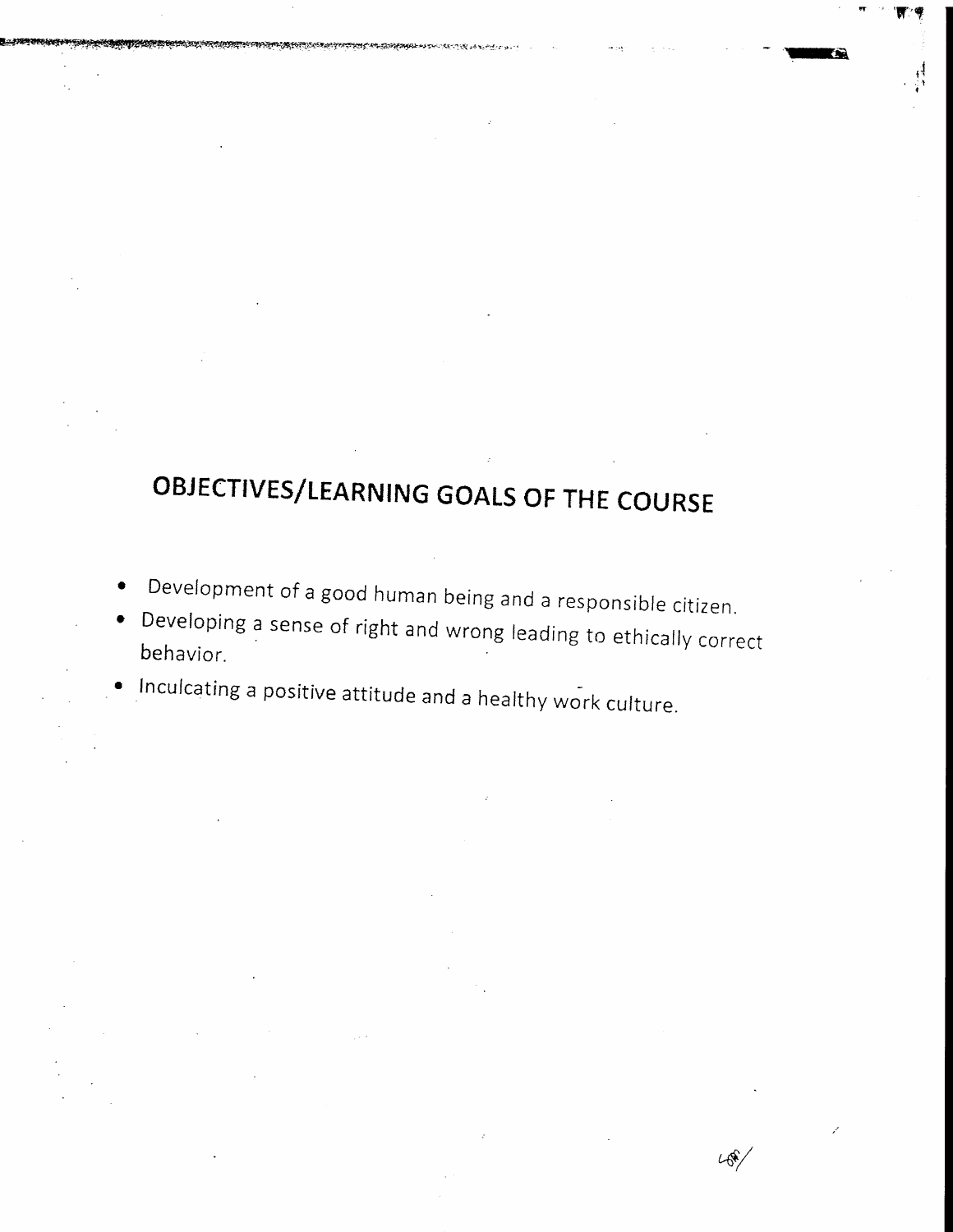### SEMESTER-I

#### $Unit-1$

# Title: - Issues Relating to Women

### Total no. of Periods-15

### 1.0 Aims of the Unit:

### Credit point -1

- $\bullet$
- The module aims to generate a sensitivity among the students towards women
- Enable them to value the contributions of women, from family to the larger society To generate among them a distinct urge to respect women
- 
- To appreciate that women should have equal status and equal entitlements as member of the

Full mark-25

### Learning Objectives:

After going through the contents of the module and the classroom transactions on the contents, the students are expected to

- 
- Have changes in their perceptions and practices towards women
- Develop proper attitude towards women and value their work and contribution
- Come forward to challenge unethical treatments against women End gender based hierarchy and hegemony, remove the feeling that women are counter to men and bring about a complementarity among the hitherto existing gender binary

Allow women to realize their self worth and contribute their best for betterment of the society Pioneer in creating a gender equal society where the well being, happiness and security of the women will be well protected; contributing towards a better and happier society

### 1.1 Introduction:

### **Teaching Hours**

| General introduction on Ethics and Values, Gender equality as an essential<br>precursor to social progress, the present scenario, Desirable gender related                                                                                                                                                                                                                       | $1 - 2 - 3$       |  |
|----------------------------------------------------------------------------------------------------------------------------------------------------------------------------------------------------------------------------------------------------------------------------------------------------------------------------------------------------------------------------------|-------------------|--|
| 1.2 Women and Family<br>Pre-natal sex selection, Gendered practices in the family, Gender based division                                                                                                                                                                                                                                                                         | $4 - 5 - 6 - 7$   |  |
| of labour in the family, Marriage and women, Marriage and women's consent,<br>Child marriage, Practice of dowry, Women and family violence.<br>1.3 Women and Work<br>Women's work: The Invisible hands, Exploitation of women at work, Gender<br>Stereotyping at work, Glass ceiling, Women and pay gap, Sexual Harassment of<br>women at work, Working women and role conflict. | $8 - 9 - 10 - 11$ |  |
| 1.4 Women, Community and Society<br>Violence against women in public spaces, Gender sensitive language and<br>communication, Gendered language, Sexist Language, Gender neutral<br>language, Women and property Rights, Women's property Rights in Indian<br>Laws, The functionality of Women's Property Rights:                                                                 | 12-13-14-15       |  |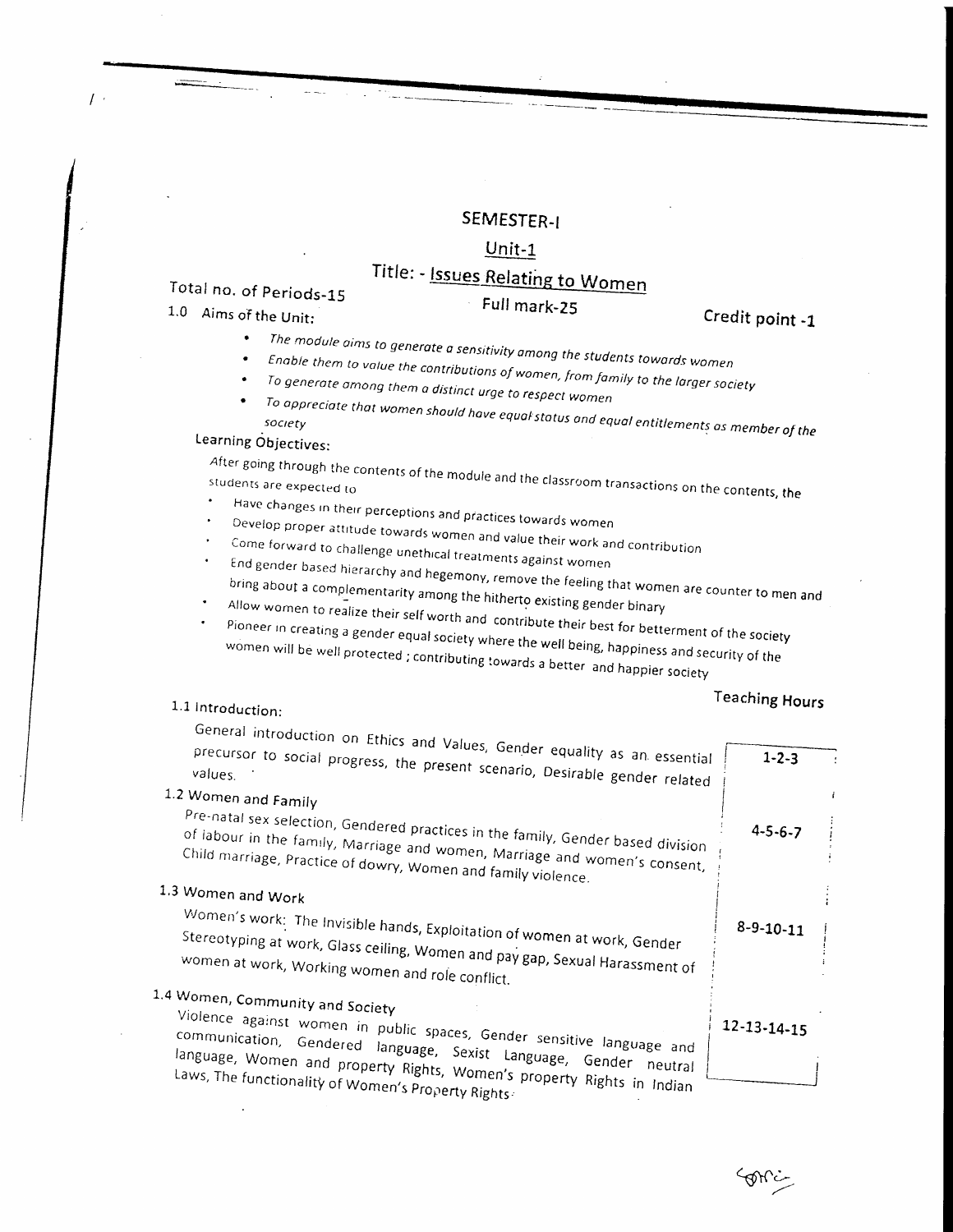### SEMESTER-II

### $Unit-2$ </u>

# Title: - Values and Good Citizenship

# Total no. of Periods-15

2.0 Aim of the Unit:

# Full mark-25

Credit point -1

Introducing the Salient features of Indian Constitution to students and to inculcate the sense  $\bullet$ 

- Encouraging them to Volunteer for social work
- Instilling appropriate work ethics in them  $\bullet$

# Learning Objectives:

- $\bullet$
- Understanding Basic Values of Indian Constitution  $\bullet$
- Inculcating Volunteerism for Social change Helping students to become good human being and citizen  $\bullet$ 
	-

| 2.1 Indian Constitution                                                                                                                                                          | <b>Teaching Hours</b> |
|----------------------------------------------------------------------------------------------------------------------------------------------------------------------------------|-----------------------|
| Salient Values of Preamble: Sovereign, Socialist, Secular,<br>Democratic, Republic, Justice, Liberty, Equality and Fraternity.                                                   | $1 - 2 - 3$           |
| 2.2 Patriotism                                                                                                                                                                   |                       |
| Patriotic Value and ingredients of nation building, Concept of<br>Good citizenship, Emotional connection with the country,<br>Duties of citizens and Qualities of good citizens  | $4 - 5 - 6 - 7$       |
| 2.3 Volunteerism                                                                                                                                                                 |                       |
| Concept and facets of Volunteerism and Leadership, Building<br>a better society through Volunteerism, Blood Donation, Social<br>Work, Helping the Aged, Environmental Protection | $8 - 9 - 10 - 11$     |
| 2.4 Work Ethics                                                                                                                                                                  |                       |
| Punctuality, Cleanliness, Law abidingness, Rational Thinking and<br>Scientific Temper                                                                                            | $12 - 13 - 14 - 15$   |

u\$/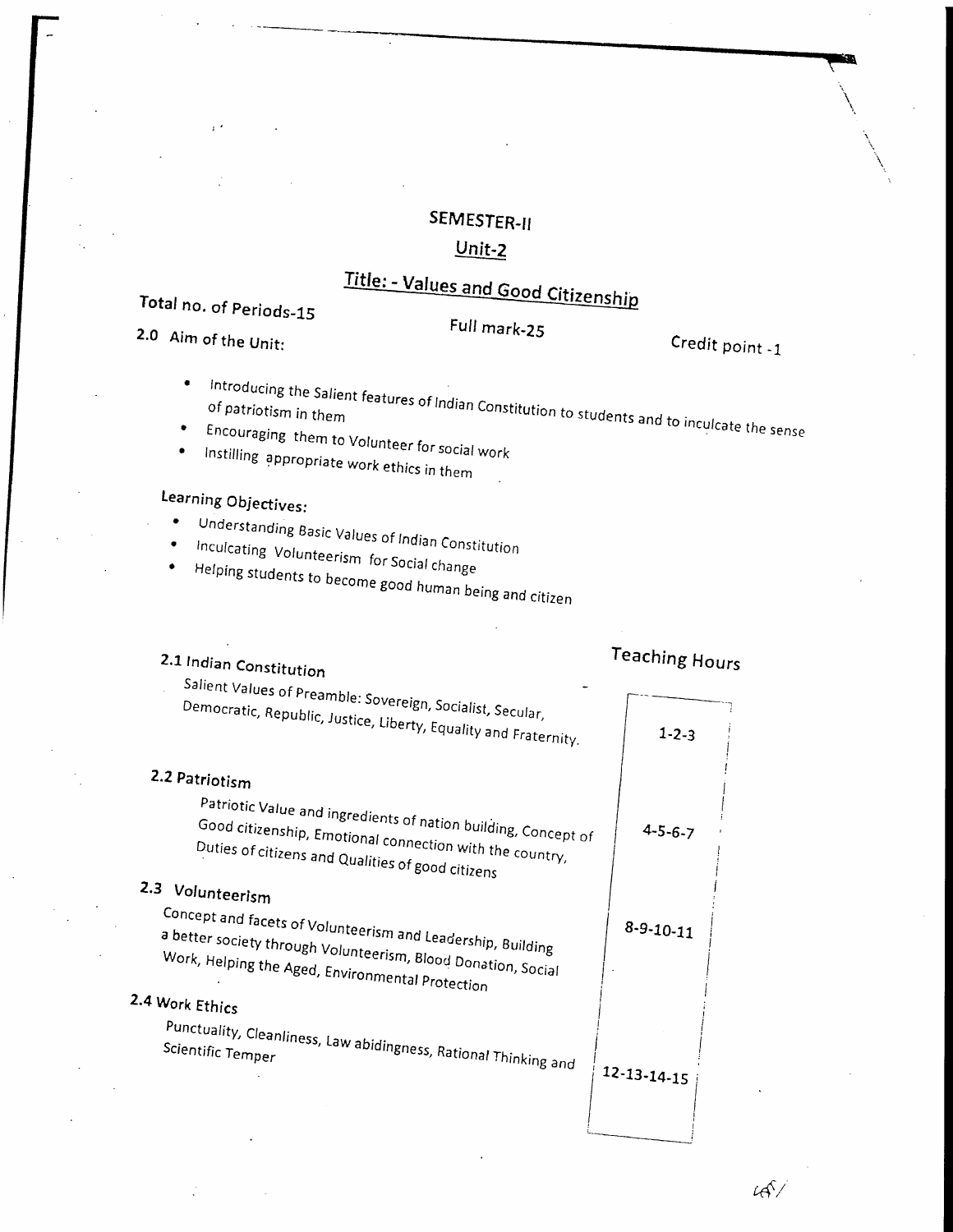### SEMESTER-III

### $Unit-3$

# Title: - Issues of Drug, Tobacco and Alcohol Addiction

Total no. of Periods-15

3.0 Aims of the Unit:

Full mark-25

Credit point -1

- Creating awareness about health and Societal hazards of drugs, tobacco and alcohol
- Sensitizing students about professional support system for treatment and

Learning Objectives:

- The students become aware of the grave danger of consuming alcohol, tobacco and  $\bullet$
- \* Students would encourage their friends to remain away from tobacco , alcohol, drugs and seek professional help when needed

# 3.1 Extent of the Problem

### **Teaching Hours**

| Extent of Drug and Tobacco addiction and alcoholism in India,<br>Myths associated with them, Health hazards associated with<br>them and how they have become silent killers<br>3.2 Socio-economic impact                                                                                                                                                                  | $1 - 2 - 3 - 4$    |  |
|---------------------------------------------------------------------------------------------------------------------------------------------------------------------------------------------------------------------------------------------------------------------------------------------------------------------------------------------------------------------------|--------------------|--|
| Socio-economic impact of Drug and Tobacco addiction and                                                                                                                                                                                                                                                                                                                   | $5 - 6 - 7 - 8$    |  |
| Loss of physical and mental strength, Loss of character, Loss of family<br>ties and relationship, Loss of earning and livelihood potentials, Loss of<br>societal respect and dignity etc<br>3.3 Laws to Address this Problem<br>Silent features of social legislation such as NDPS Act, 1985 and COTPA<br>Act, 2003, Mechanism and Government Schemes for prevention, de- | $9 - 10 - 11 - 12$ |  |
| 3.4 Role of Stake - holders<br>Provision of Tobacco free campus and role of students, Role of students in<br>their family and immediate surroundings, Role of NGOs and other agencies                                                                                                                                                                                     | $13 - 14 - 15$     |  |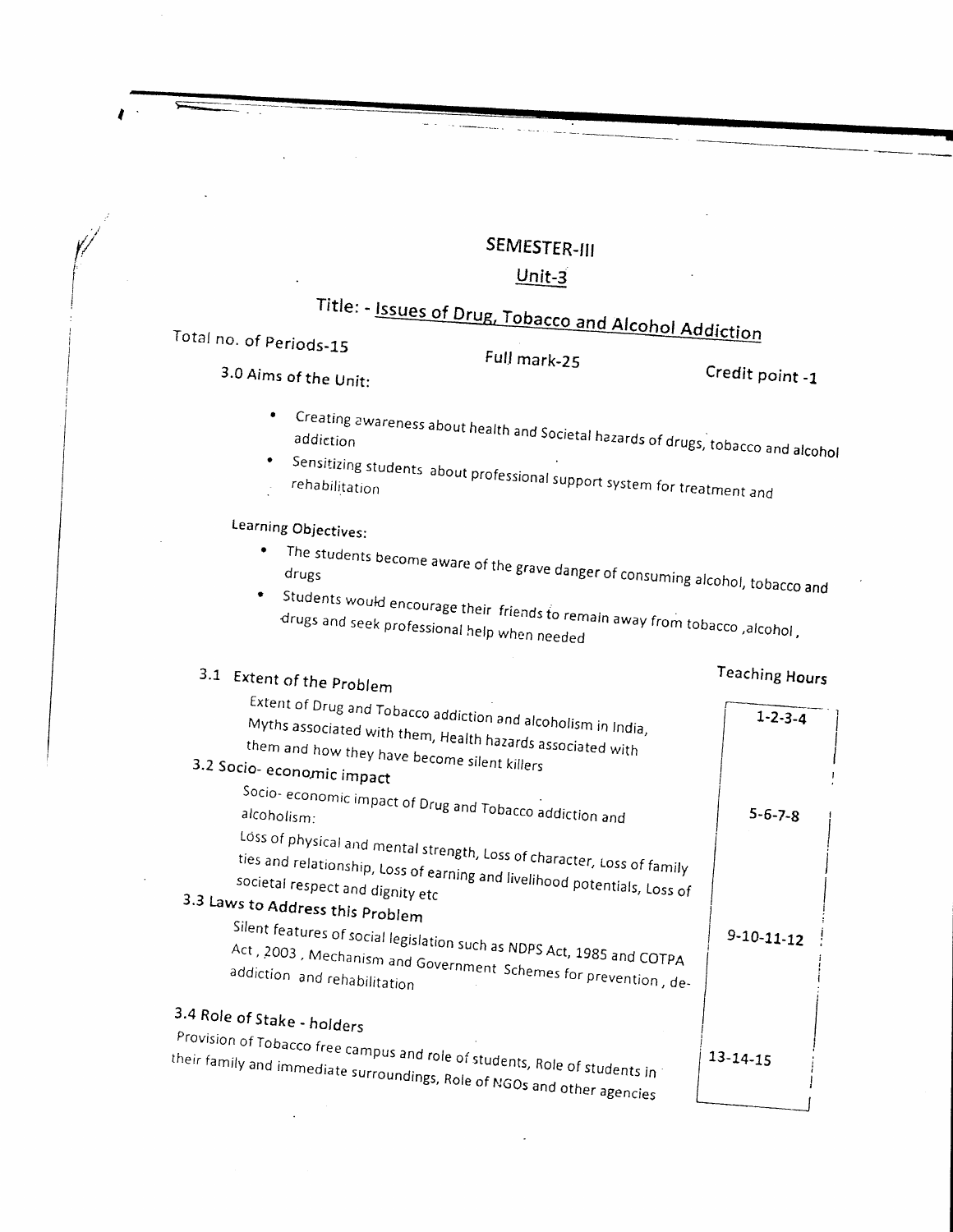### SEMESTER-IV Unit-4

### Title: - Ethical Values for Student Life

### Total no. of Periods-15 Full mark-25

Credit point -1

Irr

4.0 Aims of the

- To familiarize the students with core values of Acadernics and Goals of Education  $\bullet$
- To create an awareness about Unethical practices in the academics  $\bullet$

Learning Objectives:

- . The students will learn to behave ethically in the campus
- Exhibit respectful treatment to others in an organizational context  $\bullet$
- Contribute to develop a positive social environment through active participation and  $\bullet$ cooperation with others

#### Teaching Hours

-,  $\mathcal{E}(\mathcal{E})$ 

| 4.1 Meaning and Objective of Education:                                                |                   |
|----------------------------------------------------------------------------------------|-------------------|
| Knowledge is power and quest for knowledge is the real meaning                         | $1 - 2 - 3$       |
| of education, not quest for Degree and qualifications; Real education                  |                   |
| builds character: Difference between Academic Qualification and Ability,               |                   |
| Academic failure could be failure within the classroom, but not outside                |                   |
| (i.e. Failed in exam, passed in life!)                                                 |                   |
| 4.2 Challenges for Ethical Practices in Institutions of Higher Education:              |                   |
| Ragging, Suicide and Need for Educational Counseling,                                  | $4 - 5 - 6 - 7$   |
| Violence vs. Peaceful Protest, Conflict resolution, Plagiarism                         |                   |
| and Violation of Intellectual property Rights, Cheating in                             |                   |
| Examination and other Fraudulent Practices                                             |                   |
| 4.3 Inter personal Relation and Community Life in HEI:                                 |                   |
| Green Preacher and conservation of Energy, Community Life in                           | $8 - 9 - 10 - 11$ |
| Campus including Hostels, Local Common area, Inter personal                            |                   |
| relations (Students-Teacher, Students-Student and Man-<br>Woman, Positive Friendship). |                   |
| 4.4 Ethical Leadership in Academic Institution:                                        |                   |
|                                                                                        | 12-13-14-15       |
| Concept and Traits of Leadership to provide solution, everyone has                     |                   |
| Leadership Role (not limited to position), Concept of Ethical leadership,              |                   |
| Scope of Leadership in college and Universities for Students, Teachers                 |                   |
| and Administrators, Importance of co-curricular and extra - curricular<br>activities.  |                   |
|                                                                                        |                   |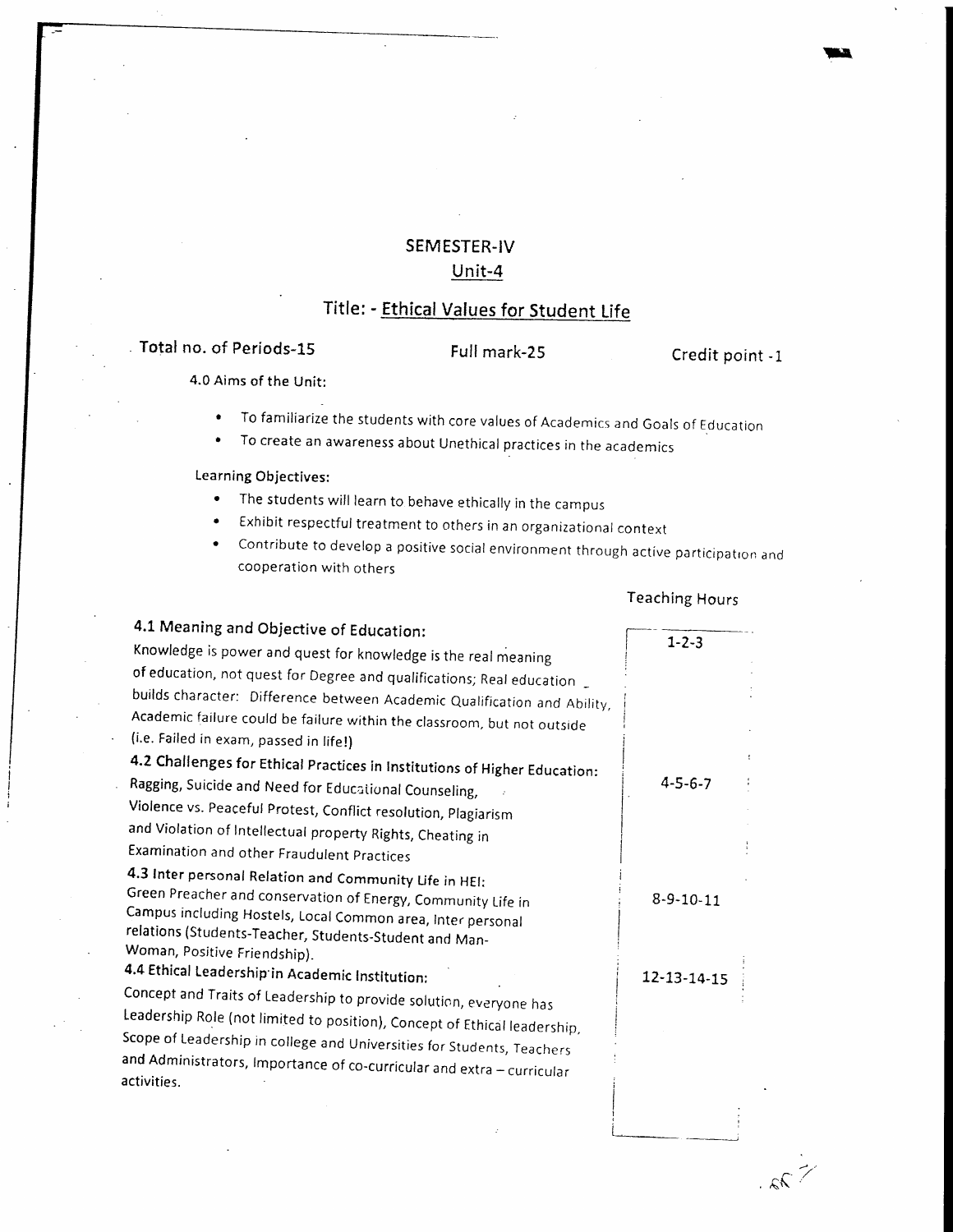### SEMESTER-V  $Unit-5$

# Title: - Vulnerable Sections of Society: Understanding their Issues

Total no. of Periods-15

5.0 Aims of the Unit:

Full mark-25

Credit point -1

To create an awareness amongst students about the need for ensuring dignity and equality for the vulnerable sections of the society.

## Learning Objectives:

- Students would be able to appreciate values and ethics relating to vulnerable  $\bullet$
- 
- Students would learn to practice equality, diversity and social justice. Students would become more empathetic and compassionate towards vulnerable  $\bullet$

# 5.1 Issues Relating to Children:

### **Teaching Hours**

| $\cdots$ anvurs    |
|--------------------|
| $1 - 2 - 3 - 4$    |
| $5 - 6 - 7 - 8$    |
| $9 - 10 - 11 - 12$ |
| $13 - 14 - 15$     |
|                    |